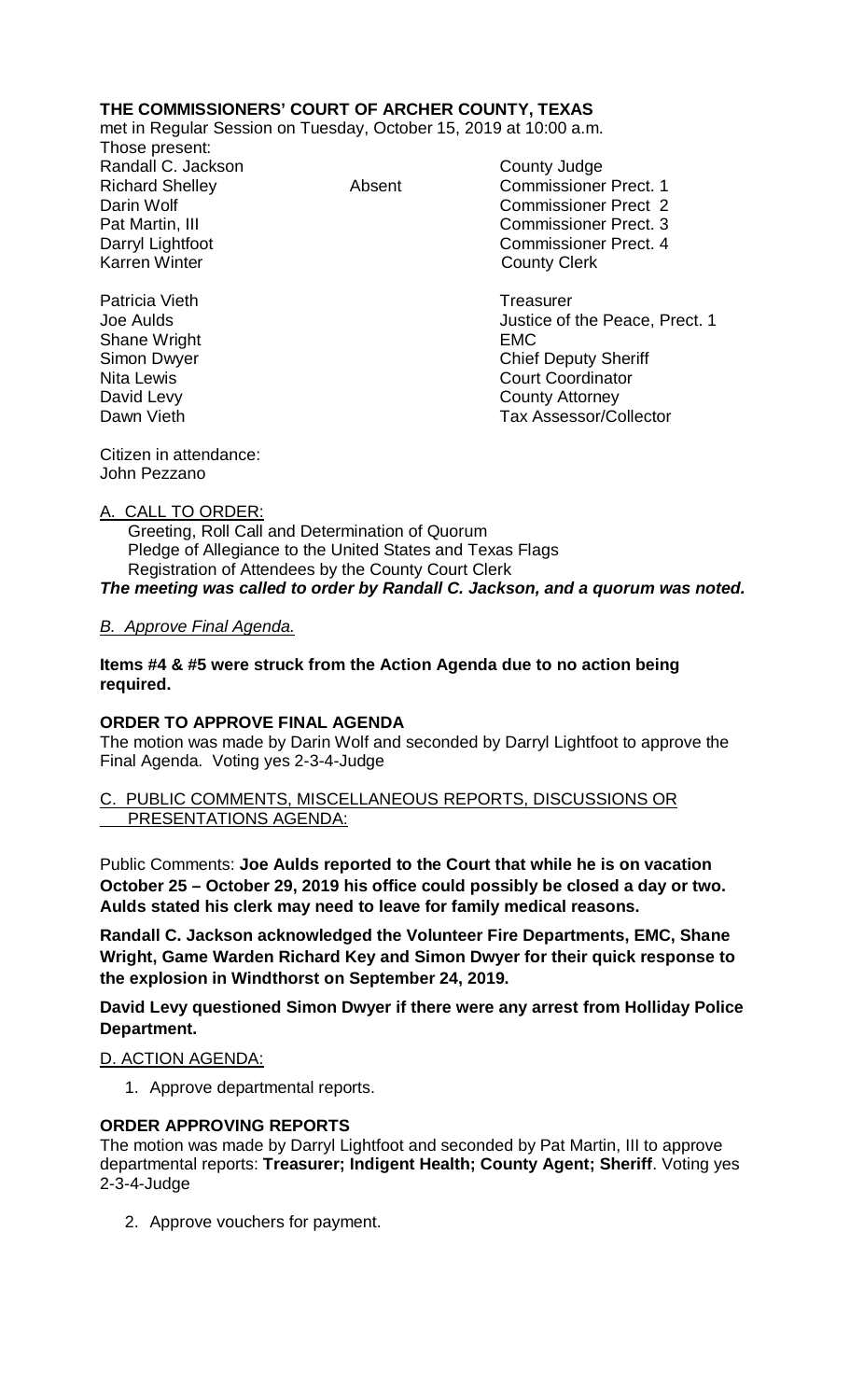## **ORDER APPROVING VOUCHERS**

The motion was made by Randall C. Jackson and seconded by Pat Martin, III to approve vouchers for payment. Voting yes 2-3-4-Judge

3. Approve line item transfers.

## **ORDER APPROVING TRANSFERS**

The motion was made by Pat Martin, III and seconded by Darin Wolf to approve line item transfers. Voting yes 2-3-4-Judge

- 4. Approve Education Certificates. **Removed**
- 5. Approve Publisher's Certificates. **Removed**
- 6. Approve Minutes from previous month September, 2019.

### **ORDER TO APPROVE MINUTES**

The motion was made by Darryl Lightfoot and seconded by Pat Martin, III to approve minutes from September, 2019. Voting yes 2-3-4-Judge

7. Consider and/or approve the sale of *Trust Property in Archer City.* (Lots 3-5 Blk 5 of the Original Town of Archer City, Tx) **Randall C. Jackson discussed the property held in trust. Jackson noted that the City and School District would also need to approve the sale.**

### **ORDER TO APPROVE SALE**

The motion was made by Randall C. Jackson and seconded by Darin Wolf to approve the sale of Trust Property in Archer City. The property is Lots 3-5, Block 5 in the Original Town of Archer City. Voting yes 2-3-4-Judge

## **ORDER TO REVISE SALE**

The motion was made by Pat Martin, III and seconded by Randall C. Jackson to approve the sale of Trust Property in Archer City to Roger Whitaker in the amount of \$1,000.00 for the sale of Lots 3–5, Block 5 in the Original Townsite of Archer City. Voting yes 2-3-4-Judge

- 8. Tabled item from Sept 23 agenda. Discuss and/or take action: **Patricia Vieth reported the revenue received from the FEMA grants.**
	- a. Certify Revenue from *FEMA Disaster Grants.*

#### **ORDER TO CERTIFIY REVENUE**

The motion was made by Darryl Lightfoot and seconded by Pat Martin, III to certify revenue from FEMA Disaster Grants. Voting yes 2-3-4-Judge

b. Distribution schedule of *FEMA Disaster Funds.*

#### **ORDER TO DISTRIBUTE FUNDS**

The motion was made by Pat Martin, III and seconded by Darin Wolf to distribute FEMA Disaster funds. Voting yes 2-3-4-Judge

| <b>Department – Account</b> | <b>Account Name</b>                   | <b>Increase</b> | <b>Decrease</b> |
|-----------------------------|---------------------------------------|-----------------|-----------------|
| 055.0310.1287               | <b>Emergency Management Grant</b>     | 5,504.65        |                 |
| 055.0310.1287               | <b>Emergency Management Grant</b>     | 10,225.78       |                 |
| 055.0310.1287               | Emergency Management Grant 107,074.16 |                 |                 |
| 021.0400.0340               | <b>Special Projects</b>               | 5,504.65        |                 |
| 031.0400.0340               | <b>Special Projects</b>               | 10,225.78       |                 |
| 041.0400.0340               | <b>Special Projects</b>               | 107,074.16      |                 |

9. Consider and/or approve the *Order* setting the salaries for the 97<sup>th</sup> District Court Reporter and the Archer County Auditor. **Patricia Vieth reported the salaries for the 97th District Court Reporter and the Archer County Auditor.**